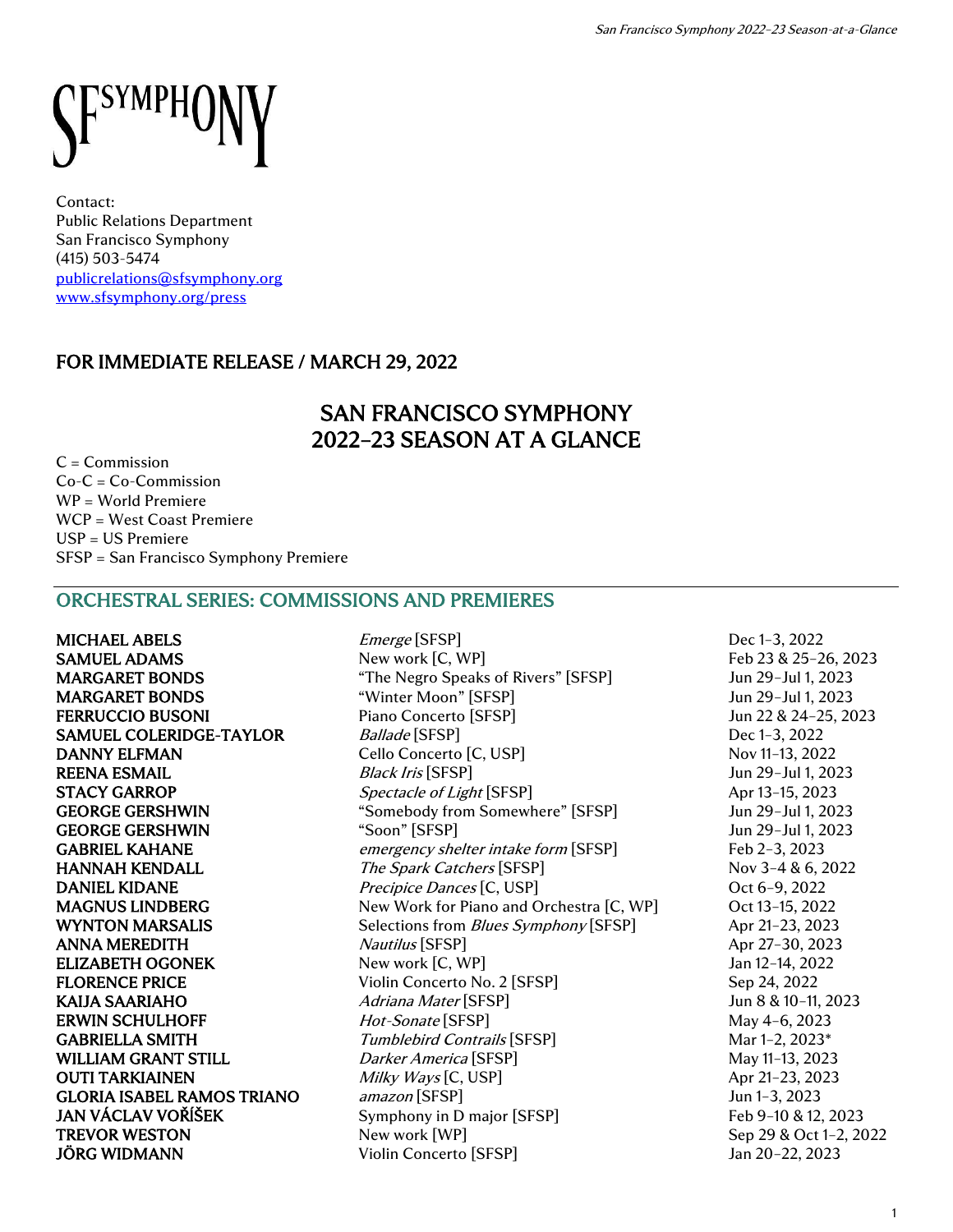JOHN WILLIAMS **Escapades** [SFSP] May 4–6, 2023 JULIA WOLFE *Her Story* [Co-C, WCP] May 25 & 27, 2023

San Francisco Symphony 2022–23 Season-at-a-Glance

\*San Francisco Symphony Performance on Great Performers Series.

ORCHESTRAL SERIES: WORKS BY LIVING COMPOSERS

**JULIA WOLFE** *Her Story Her Story* May 25 & 27, 2023

MICHAEL ABELS Emerge Dec 1–3, 2022 SAMUEL ADAMS New work New work Feb 23 & 25-26, 2023 DANNY ELFMAN Cello Concerto Nov 11–13, 2022 REENA ESMAIL Black Iris Black Iris Black Iris Jun 29-Jul 1, 2023 STACY GARROP Spectacle of Light Spectacle of Light Apr 13-15, 2023 GABRIEL KAHANE emergency shelter intake form Feb 2-3, 2023 HANNAH KENDALL The Spark Catchers Nov 3-4 & 6, 2022 DANIEL KIDANE Precipice Dances Oct 6–9, 2022 MAGNUS LINDBERG New Work for Piano and Orchestra [C, WP] Oct 13-15, 2022 WYNTON MARSALIS Selections from *Blues Symphony* Apr 21-23, 2023 ANNA MEREDITH  $Nautilus$  Apr 27–30, 2023 ELIZABETH OGONEK New work Jan 12–14, 2022 KAIJA SAARIAHO Adriana Mater 1999 Martin 1999 Martin 1998 10-11, 2023 **ESA-PEKKA SALONEN**  $Nyx$  Mar 1–2, 2023\* GABRIELLA SMITH Tumblebird Contrails Tumbless Contrains Mar 1-2, 2023\* **OUTI TARKIAINEN** Milky Ways Apr 21–23, 2023 GLORIA ISABEL RAMOS TRIANO amazon amazon Jun 1–3, 2023 TREVOR WESTON New work New work Sep 29 & Oct 1-2, 2022 JÖRG WIDMANN Violin Concerto Jan 20–22, 2023 JOHN WILLIAMS **Escapades** Escapades May 4–6, 2023

\*San Francisco Symphony Performance on Great Performers Series.

## ORCHESTRAL SERIES: CONDUCTOR DEBUTS

| Elim Chan             | with <b>James Ehnes</b> , violin                   | Jan 12-14, 2022 |
|-----------------------|----------------------------------------------------|-----------------|
| <b>Rafael Payare</b>  | with Hilary Hahn, violin                           | May 11-13, 2023 |
| Dalia Stasevska       | with <b>Joshua Bell</b> , violin                   | Apr 27-30, 2023 |
| <b>Robin Ticciati</b> | with Alina Ibragimova, violin & Ying Fang, soprano | Jan 20-22, 2023 |
| <b>Thomas Wilkins</b> | with Branford Marsalis, saxophone                  | May 4-6, 2023   |

## ORCHESTRAL SERIES: RETURNING CONDUCTORS

| <b>Herbert Blomstedt</b>     |                                                          | Feb 9-10 & 12, 2023 |
|------------------------------|----------------------------------------------------------|---------------------|
| <b>Jane Glover</b>           | with Alexander Barantschik, violin & Eugene Izotov, oboe | Apr 13-15, 2023     |
| Giancarlo Guerrero           | with Lorelei Ensemble                                    | May 25 & 27, 2023   |
| <b>Manfred Honeck</b>        | with Beatrice Rana, piano                                | Jun 1-3, 2023       |
| Philippe Jordan              | with Ian Bostridge, tenor & Iain Paterson, baritone      | May 18-20, 2023     |
| Cristian Măcelaru            | with Russ de Luna, English horn                          | Apr 21-23, 2023     |
| <b>Edwin Outwater</b>        | with <b>Conrad Tao</b>                                   | Feb 2-3, 2023       |
| Esa-Pekka Salonen            | [see season calendar for complete dates & programs]      |                     |
| Masaaki Suzuki               | with Lauren Snouffer, soprano,                           | Dec 9-10, 2022      |
|                              | Aryeh Nussbaum Cohen, countertenor,                      |                     |
|                              | Leif Aruhn-Solen tenor, Jonathon Adams, baritone         |                     |
| <b>Michael Tilson Thomas</b> | with Gautier Capuçon, cello                              | Nov 11-13, 2022     |
| <b>Michael Tilson Thomas</b> | with Emanuel Ax, piano                                   | Nov 17-19, 2022     |
| <b>Michael Tilson Thomas</b> | with Jean-Yves Thibaudet, piano                          | Jan 26-28, 2023     |
| <b>Michael Tilson Thomas</b> |                                                          | Mar 30-Apr 1, 2023  |
| Juraj Valčuha                | with Behzod Abduraimov, piano                            | Nov 3-4 & 6, 2022   |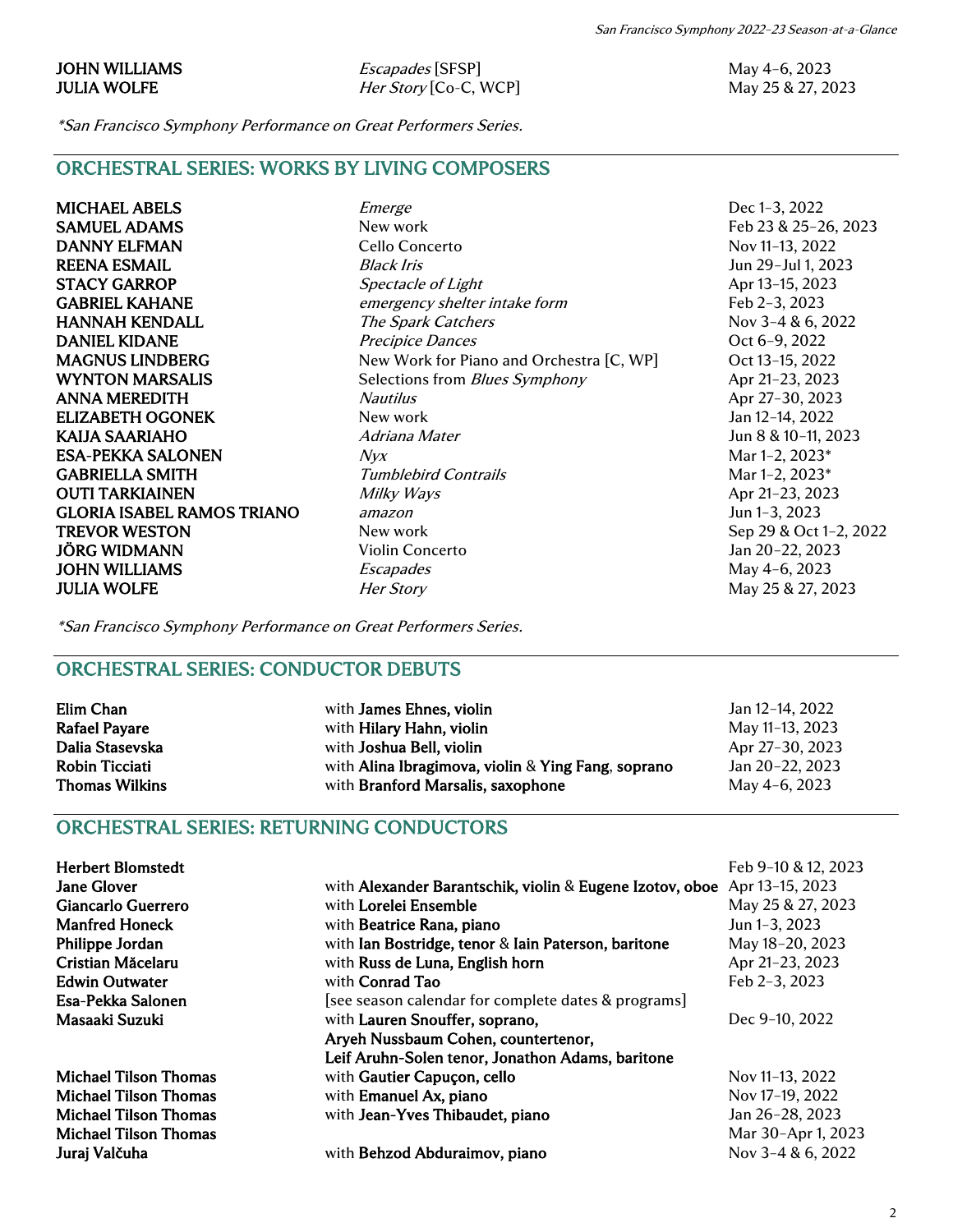#### Xian Zhang with Gabriella Reyes, soprano, Dec 1–3, 2022 Kelley O'Connor mezzo-soprano, Issachah Savage tenor Reginald Smith, Jr. bass

## ORCHESTRAL SERIES: ARTIST DEBUTS

| <b>Holland Andrews</b>             | vocalist      | <b>GABRIEL KAHANE</b> emergency shelter intake form                      | Feb 2-3, 2023          |
|------------------------------------|---------------|--------------------------------------------------------------------------|------------------------|
| Ian Bostridge                      | tenor         | <b>BENJAMIN BRITTEN</b> War Requiem                                      | May 18-20, 2023        |
| Bertrand Chamayou piano            |               | <b>FRANZ LISZT</b> Totentanz                                             | Oct 20-22, 2022        |
| <b>Randall Goosby</b>              | violin        | <b>FLORENCE PRICE Violin Concerto No. 2</b>                              | Sep 24, 2022           |
| Alina Ibragimova                   | violin        | <b>JÖRG WIDMANN</b> Violin Concerto                                      | Jan 20-22, 2023        |
| <b>Conor Hanick</b>                | piano         | <b>SAMUEL ADAMS</b> New work                                             | Feb 23 & 25-26, 2023   |
| <b>Gabriel Kahane</b>              | vocalist      | <b>GABRIEL KAHANE</b> emergency shelter intake form                      | Feb 2-3, 2023          |
| Lorelei Ensemble                   | ensemble      | <b>JULIA WOLFE</b> Her Story                                             | May 25 & 27, 2023      |
| <b>Branford Marsalis</b> saxophone |               | <b>ERWIN SCHULHOFF Hot-Sonate</b>                                        | May 4-6, 2023          |
|                                    |               | <b>JOHN WILLIAMS</b> Escapades                                           |                        |
| Alicia Hall Moran                  | mezzo-soprano | <b>GABRIEL KAHANE</b> emergency shelter intake form                      | Feb 2-3, 2023          |
| <b>Iain Paterson</b>               | baritone      | <b>BENJAMIN BRITTEN</b> War Requiem                                      | May 18-20, 2023        |
| <b>Beatrice Rana</b>               | piano         | <b>SERGEI RACHMANINOFF</b> Rhapsody on a Theme of Paganini Jun 1-3, 2023 |                        |
| <b>Gabriella Reyes</b>             | soprano       | LUDWIG VAN BEETHOVEN Symphony No. 9                                      | Dec 1-3, 2022          |
| <b>Issachah Savage</b>             | tenor         | LUDWIG VAN BEETHOVEN Symphony No. 9                                      | Dec 1-3, 2022          |
| <b>Golda Schultz</b>               | soprano       | <b>GUSTAV MAHLER</b> Symphony No. 2                                      | Sep 29 & Oct 1-2, 2022 |
| Reginald Smith, Jr. bass           |               | LUDWIG VAN BEETHOVEN Symphony No. 9                                      | Dec 1-3, 2022          |
| <b>Conrad Tao</b>                  | piano         | <b>GEORGE GERSHWIN Piano Concerto in F</b>                               | Feb 2-3, 2023          |
| <b>Holcombe Waller</b>             | vocalist      | <b>GABRIEL KAHANE</b> emergency shelter intake form                      | Feb 2-3, 2023          |

# ORCHESTRAL SERIES: RETURNING SOLOISTS & GUEST ARTISTS

| <b>Behzod Abduraimov</b>     | piano        | <b>SERGEI PROKOFIEV Piano Concerto No. 2</b>                     | Nov 3-4 & 6, 2022      |
|------------------------------|--------------|------------------------------------------------------------------|------------------------|
| <b>Jonathon Adams</b>        | baritone     | <b>GEORGE FRIDERIC HANDEL Messiah</b>                            | Dec 9-10, 2022         |
| <b>Pierre-Laurent Aimard</b> | piano        | <b>BÉLA BARTÓK Piano Concerto No. 2</b>                          | Feb 17-19, 2023        |
| Leif Aruhn-Solén             | tenor        | <b>GEORGE FRIDERIC HANDEL Messiah</b>                            | Dec 9-10, 2022         |
| <b>Emanuel Ax</b>            | piano        | <b>JOHANNES BRAHMS Piano Concerto No. 1</b>                      | Nov 17-19, 2022        |
| Alexander Barantschik violin |              | <b>J.S. BACH</b> Concerto for Oboe and Violin in C minor         | Apr 13-15, 2023        |
| <b>Joshua Bell</b>           | violin       | <b>JEAN SIBELIUS Violin Concerto</b>                             | Apr 27-30, 2023        |
| Julia Bullock                | soprano      | <b>GEORGE GERSHWIN "Somebody from Somewhere</b>                  | Jun 29-Jul 1, 2023     |
|                              |              | <b>MARGARET BONDS</b> "The Negro Speaks of Rivers"               |                        |
|                              |              | <b>GEORGE GERSHWIN "Summertime"</b>                              |                        |
|                              |              | <b>MARGARET BONDS "Winter Moon"</b>                              |                        |
|                              |              | <b>GEORGE GERSHWIN "Soon"</b>                                    |                        |
| <b>Gautier Capuçon</b>       | cello        | <b>DANNY ELFMAN Cello Concerto</b>                               | Nov 11-13, 2022        |
|                              |              | Aryeh Nussbaum Cohen countertenor GEORGE FRIDERIC HANDEL Messiah | Dec 9-10, 2022         |
| <b>Hilary Hahn</b>           | violin       | <b>JOHANNES BRAHMS Violin Concerto</b>                           | May 11-13, 2023        |
| Lang Lang                    | piano        | <b>EDVARD GRIEG Piano Concerto</b>                               | Feb 20, 2023           |
| Russ de Luna                 | English horn | <b>OUTI TARKIAINEN</b> Milky Ways                                | Apr 21-23, 2023        |
| <b>Michelle DeYoung</b>      |              | mezzo-soprano GUSTAV MAHLER Symphony No. 2                       | Sep 29 & Oct 1-2, 2022 |
| <b>James Ehnes</b>           | violin       | <b>SERGEI PROKOFIEV Violin Concerto No. 2</b>                    | Jan 12-14, 2022        |
| <b>Ying Fang</b>             | soprano      | <b>GUSTAV MAHLER</b> Symphony No. 4                              | Jan 20-22, 2023        |
| <b>Eugene Izotov</b>         | oboe         | <b>J.S. BACH</b> Concerto for Oboe and Violin in C minor         | Apr 13-15, 2023        |
| Igor Levit                   | piano        | LUDWIG VAN BEETHOVEN Piano Concerto No. 5                        | Jun 15-17, 2023        |
|                              |              | <b>FERRUCCIO BUSONI Piano Concerto</b>                           | Jun 22 & 24-25, 2023   |
| <b>Jean-Yves Thibaudet</b>   | piano        | <b>CLAUDE DEBUSSY</b> Fantasie for Piano and Orchestra           | Jan 26-28, 2023        |
| Kelley O'Connor              |              | mezzo-soprano LUDWIG VAN BEETHOVEN Symphony No. 9                | Dec 1-3, 2022          |
| <b>Christopher Purves</b>    | baritone     | <b>HK GRUBER</b> Frankenstein!!                                  | Oct 27-29, 2022        |
| <b>Golda Schultz</b>         | soprano      | <b>DANIEL KIDANE</b> Precipice Dances                            | Oct 6-9, 2022          |
| <b>Peter Sellars</b>         | director     | <b>KAIJA SAARIAHO</b> Adriana Mater (Semi-staged)                | Jun 8 & 10-11, 2023    |
| <b>Lauren Snouffer</b>       | soprano      | <b>GEORGE FRIDERIC HANDEL Messiah</b>                            | Dec 9-10, 2022         |
| Yuja Wang                    | piano        | <b>MAGNUS LINDBERG Piano Concerto</b>                            | Oct 13-15, 2022        |